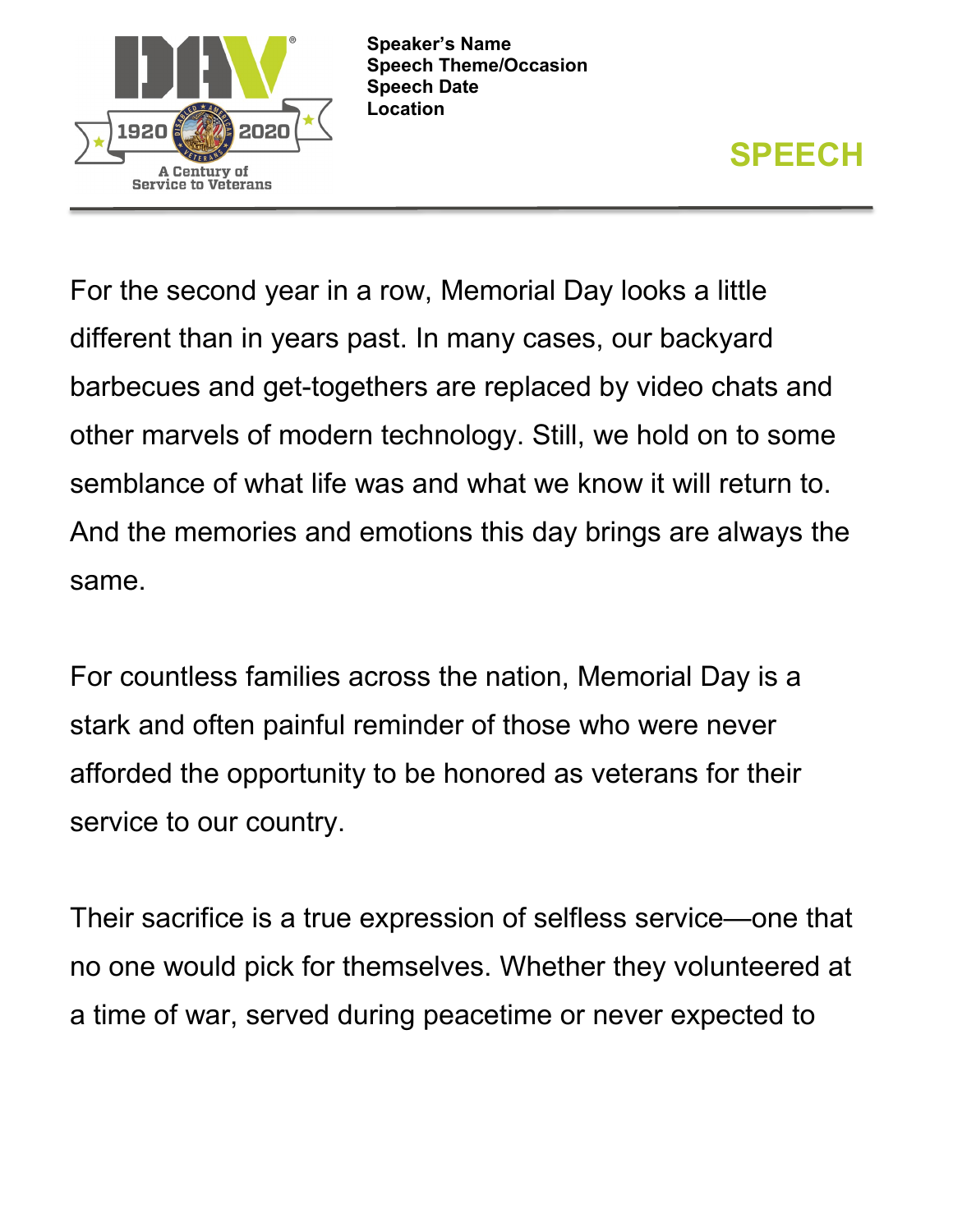wear our nation's uniform until their draft card arrived, they represent the best America has to offer.

We feel their loss roaming the sacred hills of Arlington National Cemetery and in other final resting places around the world. Too many mothers, fathers, siblings and children feel the immense weight of seeing an empty chair year-round. For them, Memorial Day brings to the forefront what is always operating in the background.

Please join me in recognizing those family members here today who have lost a loved one in service.

## <PAUSE>

Your courage and grace after such unimaginable loss are inspiring.

Sending off a loved one so they can serve in combat must be a surreal experience. I suspect conflicting emotions of fear and pride are present in the minds of both service members and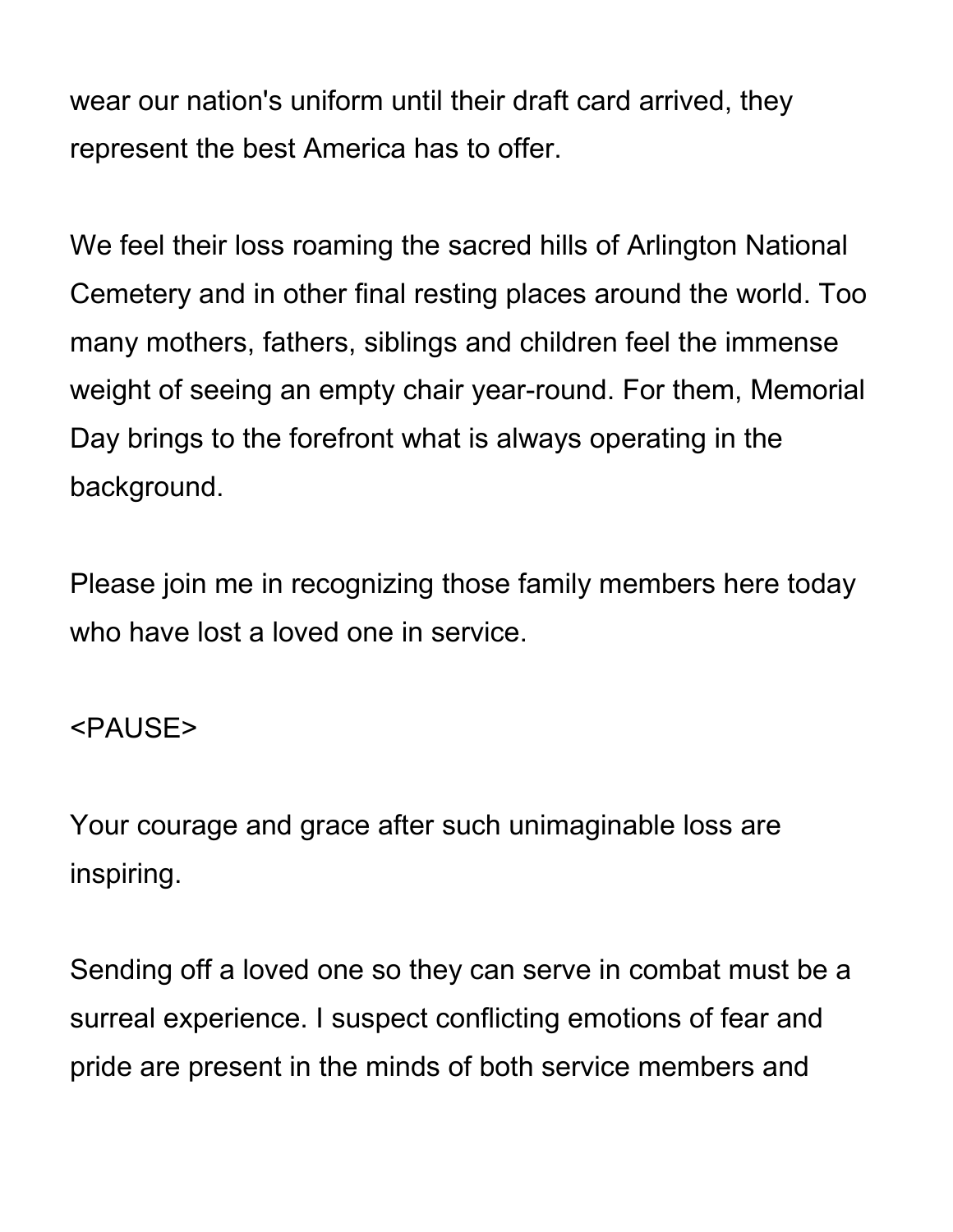their families. Like any other send-off, you hold them tight, tell them you love them and watch them head out until they are no longer in sight. But what makes sending a loved one off to war very different is the all-too-real possibility that a uniformed military officer and chaplain may show up at your doorstep to deliver devastating news.

This will be the 20th year we've been at war, longer than any American conflict that came before. About 2.7 million Americans have served in Iraq and Afghanistan, and over half of them deployed more than once. Those who returned are now our community members, neighbors and friends.

In fact, I'm confident if you take the time to learn about any veteran where you live, you'll be floored by the stories of service and sacrifice, known only to those who witnessed it firsthand. Then, there are the unbelievably brave accounts of heroes who can no longer speak for themselves. It's up to us to not only tell their stories but to honor their service and memory by ensuring their families and survivors are cared for.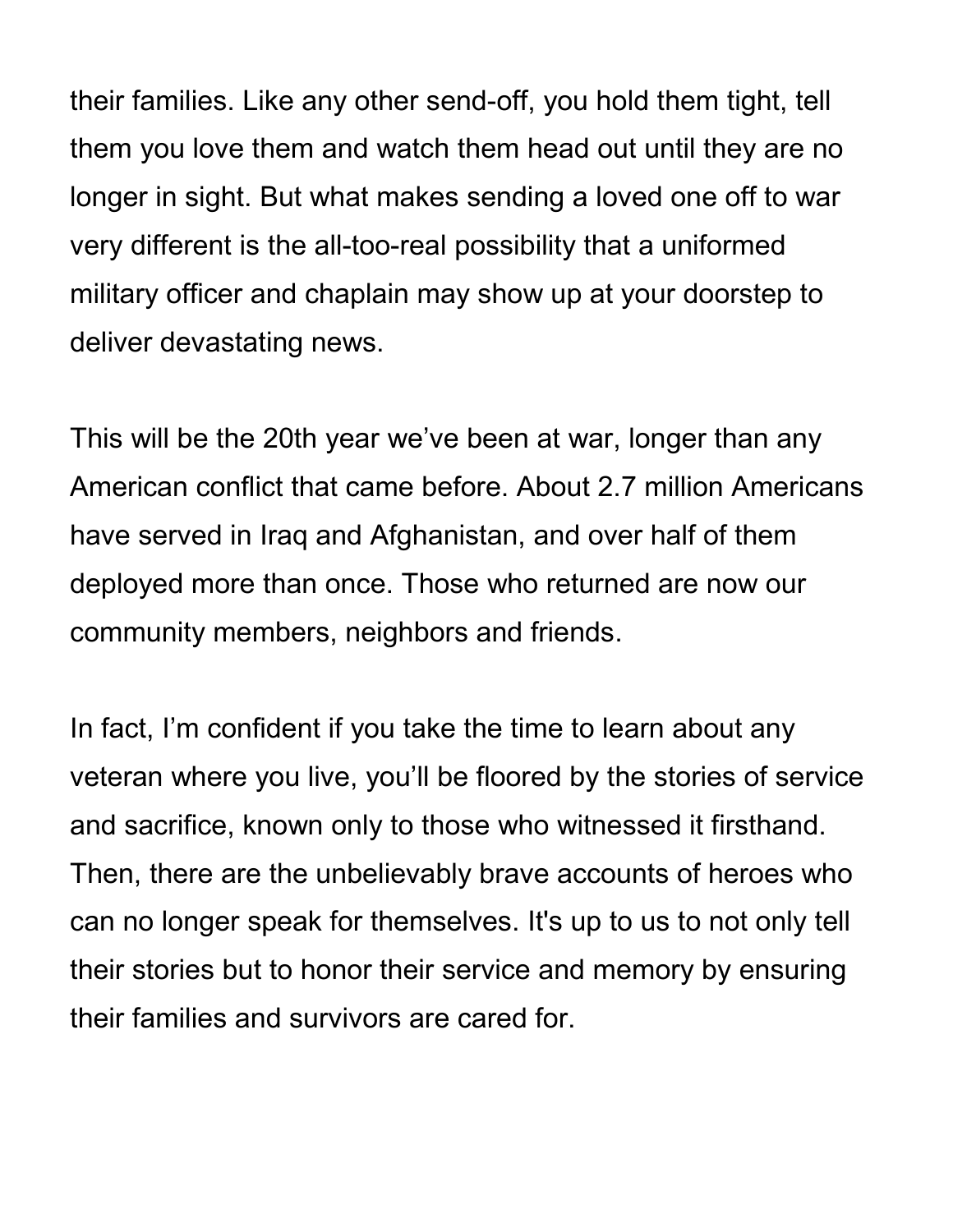For instance, Army Sergeant 1st Class Alwyn Cashe (ALL-WIN CASH) will become the first Black service member to receive the Medal of Honor for actions in Iraq or Afghanistan. Sergeant Cashe died on November 8, 2005, 22 days after his Bradley Fighting Vehicle struck a roadside bomb in Iraq.

It was the 35-year-old's second combat deployment to Iraq since the 2003 invasion. The explosion that rocked the Bradley ruptured its fuel cell, engulfing the heavily fortified vehicle and its occupants in flames. Not long after that, enemy bullets rained down on their position. But that did not stop Sergeant Cashe from acting to save his soldiers.

Drenched in fuel, he pulled the driver, who was still on fire, from the burning vehicle. Once those flames were put out, he returned to the Bradley only to have fire catch on his gassoaked uniform. By the time he got each of the six other soldiers out alive, more than 70 percent of his body was covered in second- and third-degree burns. Despite all of this, he insisted on being the last person on a medical evacuation helicopter.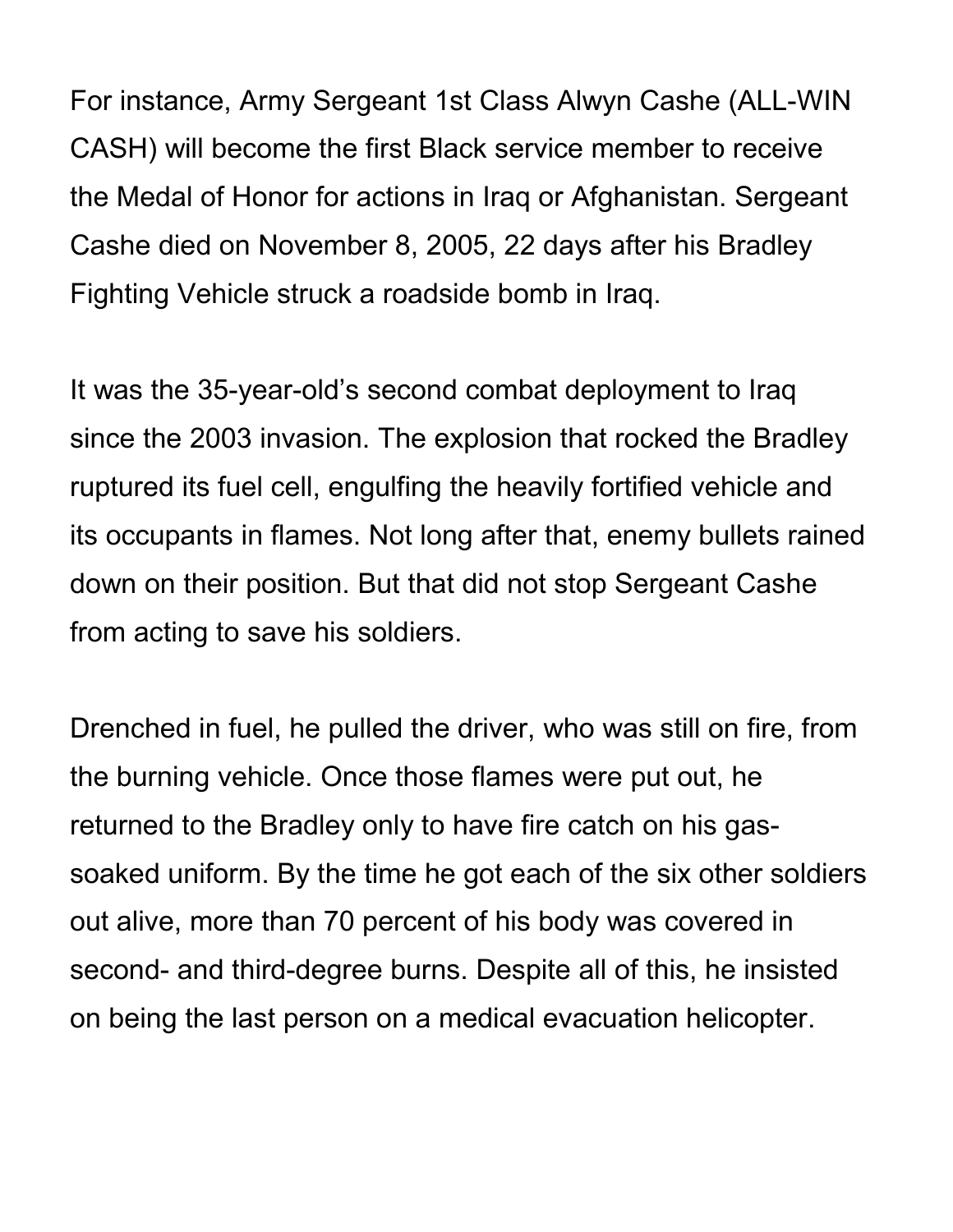Four of those soldiers ended up making the ultimate sacrifice. Along with Sergeant 1st Class Cashe, they join the ranks of heroes taken from us far too soon.

It is impossible to know what was going through his mind during those critical moments following the attack. But we may catch a glimpse by listening to former Army Captain Flo Groberg, a Medal of Honor recipient who, in Afghanistan in 2012, put himself between a suicide bomber and his soldiers. Thankfully, Groberg survived as the vest exploded, and the terrorist was pushed away from the formation.

He said, "In combat, there might be a moment where you have to make a decision that will more than likely dictate whether or not you live or die. When you are willing to put yourself in front of that bullet, in front of that suicide bomber, in front of that mortar, in front of anything that is going to kill you for your men—that's love."

We may not know what was going through his mind, but we know Sergeant 1st Class Alwyn Cashe loved his soldiers. The